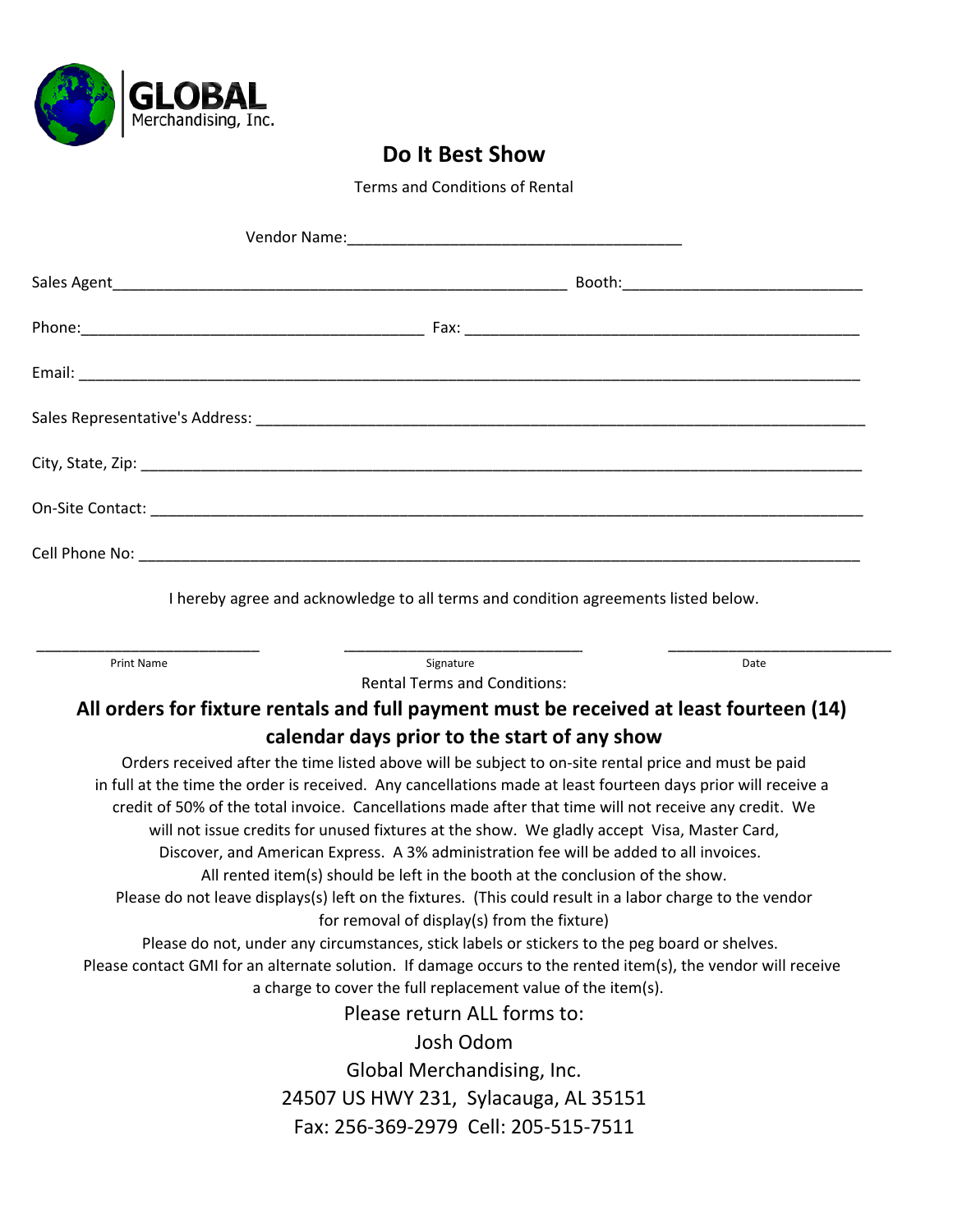

## **2' Rental Items**

| <b>HxWxBase</b>                                                        | <b>Pre-order</b><br>On-site |            | Color          | QTY | Total |  |  |  |
|------------------------------------------------------------------------|-----------------------------|------------|----------------|-----|-------|--|--|--|
| Wall Unit (This Unit is single sided)                                  |                             |            |                |     |       |  |  |  |
| 5x2 Wall 16" Base                                                      | \$160 Each<br>\$310 Each    |            | Black/Platinum |     |       |  |  |  |
| 6x2 Wall 16" Base                                                      | \$170 Each                  | \$320 Each | Black/Platinum |     |       |  |  |  |
| 7x2 Wall 16" Base                                                      | \$190 Each                  | \$330 Each | Black/Platinum |     |       |  |  |  |
| Island Unit (This unit is double sided)                                |                             |            |                |     |       |  |  |  |
| 5x2 Island 16" Bases                                                   | \$260 Each                  | \$410 Each | Black/Platinum |     |       |  |  |  |
| 6x2 Island 16" Bases                                                   | \$270 Each                  | \$420 Each | Black/Platinum |     |       |  |  |  |
| 7x2 Island 16" Bases                                                   | \$280 Each                  | \$430 Each | Black/Platinum |     |       |  |  |  |
| End Cap Unit (This unit is singled sided, but is finished on the back) |                             |            |                |     |       |  |  |  |
| 5x2 End Cap 16" Base                                                   | \$220 Each                  | \$370 Each | Black/Platinum |     |       |  |  |  |
| 6x2 End Cap 16" Base                                                   | \$240 Each                  | \$390 Each | Black/Platinum |     |       |  |  |  |
| 7x2 End Cap 16" Base                                                   | \$260 Each                  | \$410 Each | Black/Platinum |     |       |  |  |  |
| Accessories (All these accessories fit items on this page)             |                             |            |                |     |       |  |  |  |
| $2'$ x $16"$ Shelf                                                     | \$26 Each                   | \$38 Each  | Black/Platinum |     |       |  |  |  |
| 2' Wire Front                                                          | \$5 Each                    | \$10 Each  | Chrome         |     |       |  |  |  |
| 16" Divider                                                            | \$3 Each                    | \$6 Each   | Chrome         |     |       |  |  |  |
| 1' Upright Extension                                                   | \$30 Each                   | \$60 Each  | Black/Platinum |     |       |  |  |  |
| 2' Upright Extension                                                   | \$45 Each                   | \$90 Each  | Black/Platinum |     |       |  |  |  |
| 3' Upright Extension                                                   | \$60 Each                   | \$120 Each | Black/Platinum |     |       |  |  |  |
| 4' Upright Extension                                                   | \$75 Each                   | \$150 Each | Black/Platinum |     |       |  |  |  |
| 6" Scanner Hook /50                                                    | \$65 Each                   | \$100 Each | Chrome         |     |       |  |  |  |
| Gondola Lights                                                         | \$80 Each                   | \$160 Each | N/A<br>N/A     |     |       |  |  |  |

Fax: 256‐369‐2979 Cell: 205‐515‐7511 Please return ALL forms to: Josh Odom Global Merchandising, Inc. 24507 US HWY 231, Sylacauga, AL 35151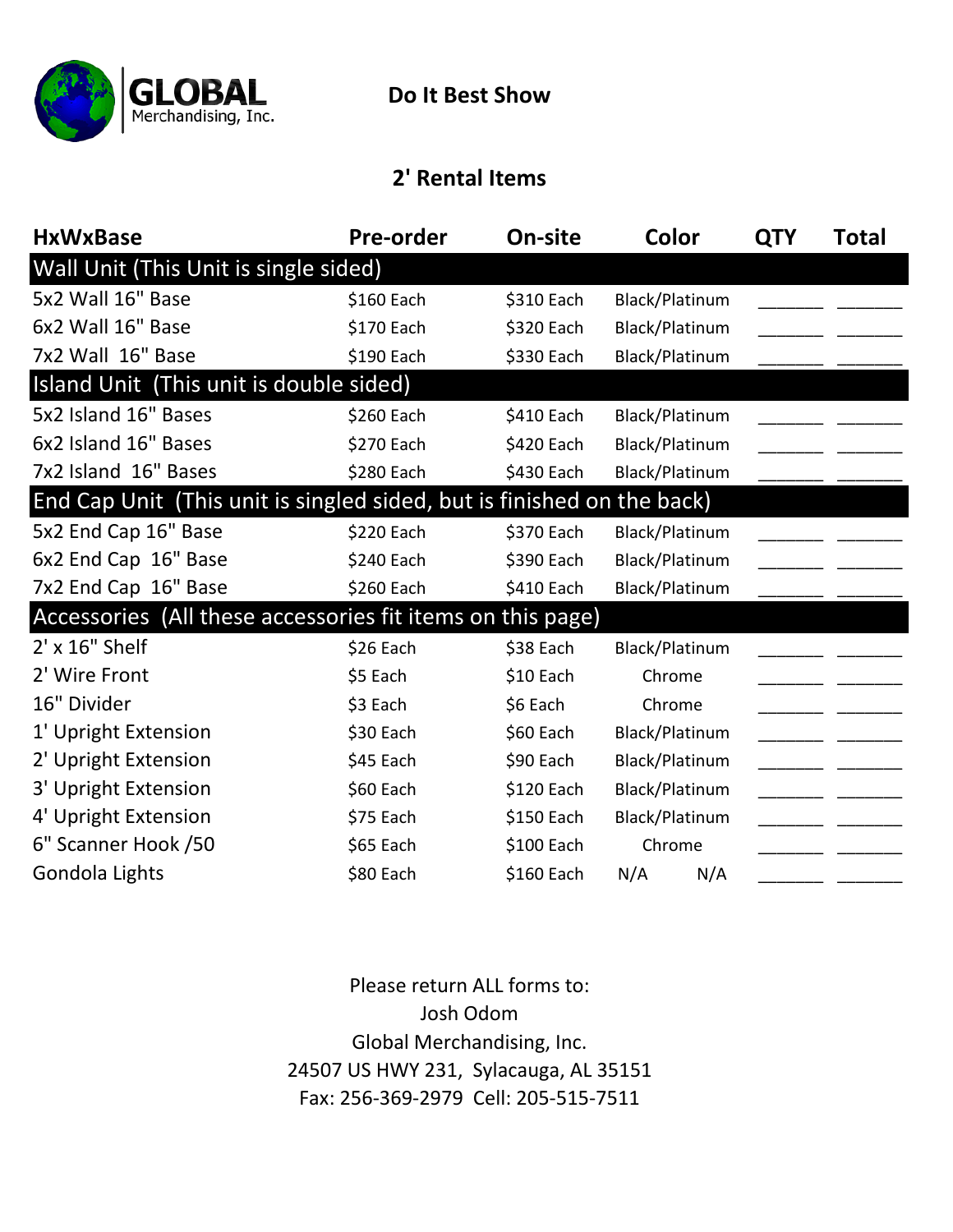

## **3' Rental Items**

| <b>HxWxBase</b>                                                       | On-site<br><b>Pre-order</b> |            | Color          | <b>QTY</b> | Total |
|-----------------------------------------------------------------------|-----------------------------|------------|----------------|------------|-------|
| Wall Unit (This unit is single sided)                                 |                             |            |                |            |       |
| 5x3 Wall 16" Base                                                     | \$180 Each<br>\$330 Each    |            | Black/Platinum |            |       |
| 6x3 Wall 16" Base                                                     | \$190 Each                  | \$340 Each | Black/Platinum |            |       |
| 7x3 Wall 16" Base                                                     | \$210 Each                  | \$360 Each | Black/Platinum |            |       |
| Island Unit (This unit is double sided)                               |                             |            |                |            |       |
| 5x3 Island 16" Bases                                                  | \$280 Each                  | \$430 Each | Black/Platinum |            |       |
| 6x3 Island 16" Bases                                                  | \$280 Each                  | \$430 Each | Black/Platinum |            |       |
| 7x3 Island 16" Bases                                                  | \$280 Each                  | \$430 Each | Black/Platinum |            |       |
| End Cap Unit (This unit is single sided, but is finished on the back) |                             |            |                |            |       |
| 5x3 End Cap 16" Base                                                  | \$240 Each                  | \$390 Each | Black/Platinum |            |       |
| 6x3 End Cap 16" Base                                                  | \$260 Each                  | \$410 Each | Black/Platinum |            |       |
| 7x3 End Cap 16" Base                                                  | \$280 Each                  | \$430 Each | Black/Platinum |            |       |
| Accessories (All these accessories fit items on this page)            |                             |            |                |            |       |
| 3' x 16" Shelf                                                        | \$26 Each                   | \$38 Each  | Black/Platinum |            |       |
| 3' Wire Front                                                         | \$5 Each                    | $$10$ Each | Chrome         |            |       |
| 16" Divider                                                           | \$3 Each                    | \$6 Each   | Chrome         |            |       |
| 1' Upright Extension                                                  | \$30 Each                   | \$60 Each  | Black/Platinum |            |       |
| 2' Upright Extension                                                  | \$45 Each                   | \$90 Each  | Black/Platinum |            |       |
| 3' Upright Extension                                                  | \$60 Each                   | \$120 Each | Black/Platinum |            |       |
| 4' Upright Extension                                                  | \$75 Each                   | \$150 Each | Black/Platinum |            |       |
| 6" Scanner Hook /50                                                   | \$65 Each                   | \$100 Each | Chrome         |            |       |
| Gondola Lights                                                        | \$80 Each                   | \$160 Each | N/A<br>N/A     |            |       |

Fax: 256‐369‐2979 Cell: 205‐515‐7511 Please return ALL forms to: Josh Odom Global Merchandising, Inc. 24507 US HWY 231, Sylacauga, AL 35151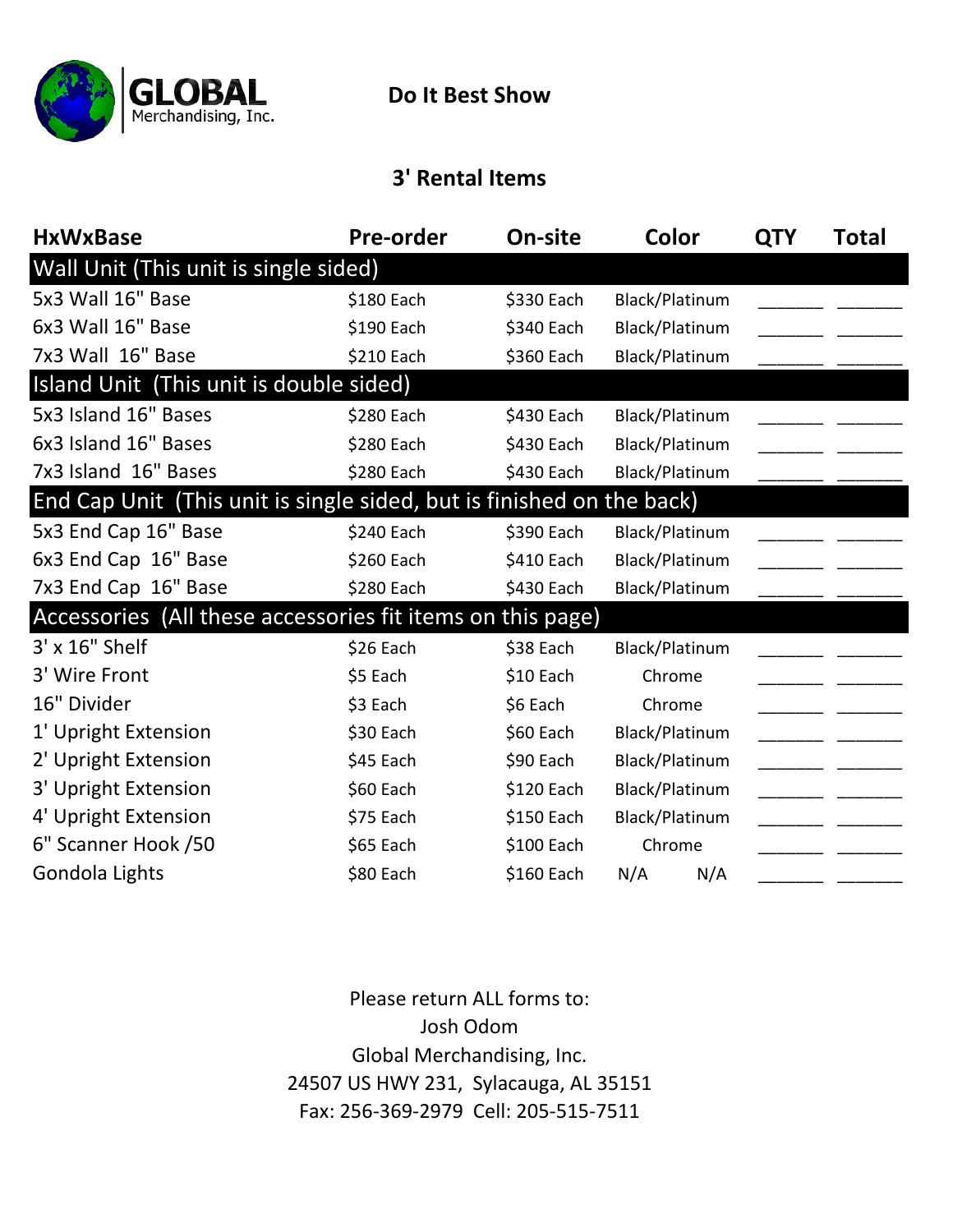

### **4' Rental Items**

| <b>HxWxBase</b>                         | <b>Pre-order</b> | On-site    | Color          | <b>QTY</b> | Total |
|-----------------------------------------|------------------|------------|----------------|------------|-------|
| Wall Unit (This unit is single sided)   |                  |            |                |            |       |
| 5x4 Wall 16" Base                       | \$200 Each       | \$350 Each | Black/Platinum |            |       |
| 5x4 Wall 19" Base                       | \$210 Each       | \$360 Each | Black/Platinum |            |       |
| 5x4 Wall 22" Base                       | \$220 Each       | \$370 Each | Black/Platinum |            |       |
| 6x4 Wall 16" Base                       | \$210 Each       | \$360 Each | Black/Platinum |            |       |
| 6x4 Wall 19" Base                       | \$220 Each       | \$370 Each | Black/Platinum |            |       |
| 6x4 Wall 22" Base                       | \$230 Each       | \$380 Each | Black/Platinum |            |       |
| 7x4 Wall 16" Base                       | \$220 Each       | \$370 Each | Black/Platinum |            |       |
| 7x4 Wall 19" Base                       | \$230 Each       | \$380 Each | Black/Platinum |            |       |
| 7x4 Wall 22" Base                       | \$240 Each       | \$390 Each | Black/Platinum |            |       |
| Island Unit (This unit is double sided) |                  |            |                |            |       |
| 5x4 Island 16" Bases                    | \$300 Each       | \$450 Each | Black/Platinum |            |       |
| 5x4 Island 19" Bases                    | \$310 Each       | \$460 Each | Black/Platinum |            |       |
| 5x4 Island 22" Bases                    | \$320 Each       | \$470 Each | Black/Platinum |            |       |
| 6x4 Island 16" Bases                    | \$310 Each       | \$460 Each | Black/Platinum |            |       |
| 6x4 Island 19" Bases                    | \$320 Each       | \$470 Each | Black/Platinum |            |       |
| 6x4 Island 22" Bases                    | \$330 Each       | \$480 Each | Black/Platinum |            |       |
| 7x4 Island 16" Bases                    | \$320 Each       | \$470 Each | Black/Platinum |            |       |
| 7x4 Island 19" Bases                    | \$330 Each       | \$480 Each | Black/Platinum |            |       |
| 7x4 Island 22" Bases                    | \$340 Each       | \$500 Each | Black/Platinum |            |       |

Fax: 256‐369‐2979 Cell: 205‐515‐7511 24507 US HWY 231, Sylacauga, AL 35151 Global Merchandising, Inc. Josh Odom Please return ALL forms to: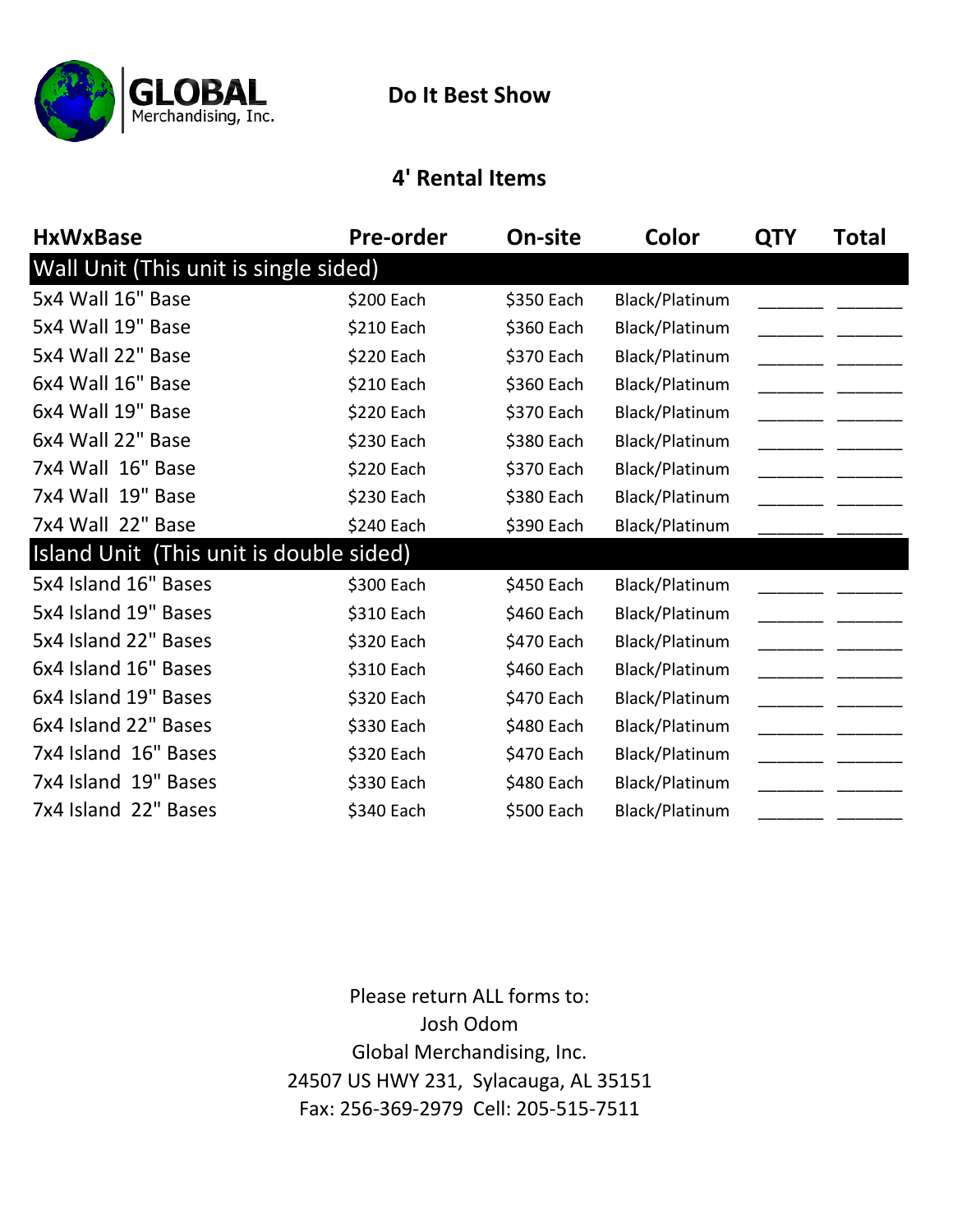

**Do It Best Show**

## **4' Rental Items Continued**

| <b>HxWxBase</b>                                                        | <b>Pre-order</b> | On-site    | Color          | <b>QTY</b> | Total |
|------------------------------------------------------------------------|------------------|------------|----------------|------------|-------|
| End Cap Unit (This unit is singled sided, but is finished on the back) |                  |            |                |            |       |
| 5x4 End Cap 16" Base                                                   | \$260 Each       | \$410 Each | Black/Platinum |            |       |
| 5x4 End Cap 19" Base                                                   | \$270 Each       | \$420 Each | Black/Platinum |            |       |
| 5x4 End Cap 22" Base                                                   | \$280 Each       | \$430 Each | Black/Platinum |            |       |
| 6x4 End Cap 16" Base                                                   | \$280 Each       | \$430 Each | Black/Platinum |            |       |
| 6x4 End Cap 19" Base                                                   | \$290 Each       | \$440 Each | Black/Platinum |            |       |
| 6x4 End Cap 22" Base                                                   | \$300 Each       | \$450 Each | Black/Platinum |            |       |
| 7x4 End Cap 16" Base                                                   | \$300 Each       | \$450 Each | Black/Platinum |            |       |
| 7x4 End Cap 19" Base                                                   | \$310 Each       | \$460 Each | Black/Platinum |            |       |
| 7x4 End Cap 22" Base                                                   | \$320 Each       | \$470 Each | Black/Platinum |            |       |
| Accessories (All these accessories fit items on this page)             |                  |            |                |            |       |
| 4' x 16" Shelf                                                         | \$26 Each        | \$38 Each  | Black/Platinum |            |       |
| 4' x19" Shelf                                                          | \$31 Each        | \$43 Each  | Black/Platinum |            |       |
| 4' x 22" Shelf                                                         | \$36 Each        | \$48 Each  | Black/Platinum |            |       |
| 4' Wire Front                                                          | \$5 Each         | \$10 Each  | Chrome         |            |       |
| 16" Divider                                                            | \$3 Each         | \$6 Each   | Chrome         |            |       |
| 1' Upright Extension                                                   | \$30 Each        | \$60 Each  | Black/Platinum |            |       |
| 2' Upright Extension                                                   | \$45 Each        | \$90 Each  | Black/Platinum |            |       |
| 3' Upright Extension                                                   | \$60 Each        | \$120 Each | Black/Platinum |            |       |
| 4' Upright Extension                                                   | \$75 Each        | \$150 Each | Black/Platinum |            |       |
| 6" Scanner Hook /50                                                    | \$65 Each        | \$100 Each | Chrome         |            |       |
| Gondola Lights                                                         | \$80 Each        | \$160 Each | N/A<br>N/A     |            |       |

Fax: 256‐369‐2979 Cell: 205‐515‐7511 Please return ALL forms to: Josh Odom Global Merchandising, Inc. 24507 US HWY 231, Sylacauga, AL 35151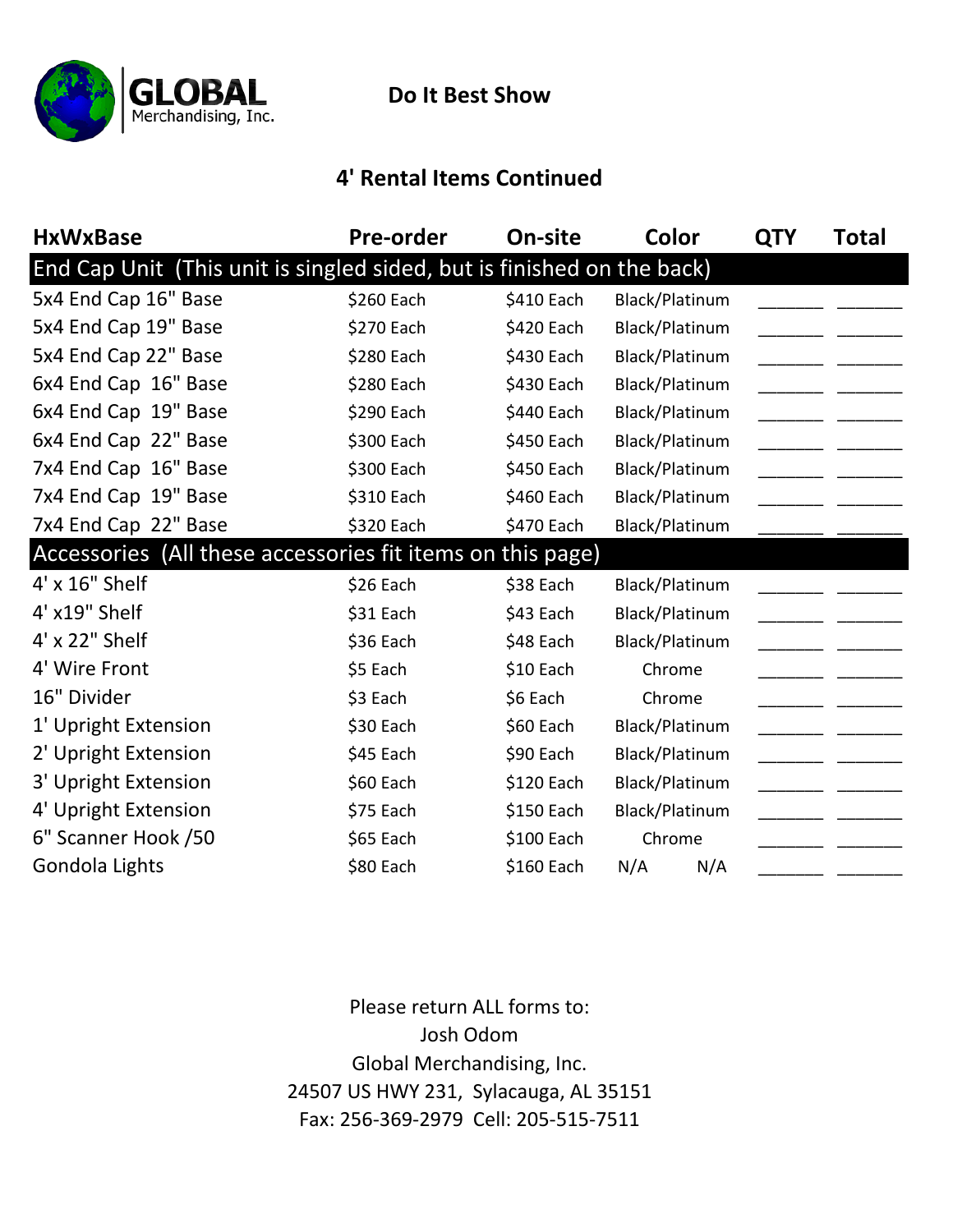

**Do It Best Show**

|  |  |  | Booth #_ |  |  |  |  |
|--|--|--|----------|--|--|--|--|
|  |  |  |          |  |  |  |  |
|  |  |  |          |  |  |  |  |
|  |  |  |          |  |  |  |  |
|  |  |  |          |  |  |  |  |
|  |  |  |          |  |  |  |  |
|  |  |  |          |  |  |  |  |
|  |  |  |          |  |  |  |  |
|  |  |  |          |  |  |  |  |
|  |  |  |          |  |  |  |  |
|  |  |  |          |  |  |  |  |
|  |  |  |          |  |  |  |  |
|  |  |  |          |  |  |  |  |
|  |  |  |          |  |  |  |  |
|  |  |  |          |  |  |  |  |
|  |  |  |          |  |  |  |  |
|  |  |  |          |  |  |  |  |
|  |  |  |          |  |  |  |  |
|  |  |  |          |  |  |  |  |
|  |  |  |          |  |  |  |  |
|  |  |  |          |  |  |  |  |
|  |  |  |          |  |  |  |  |
|  |  |  |          |  |  |  |  |
|  |  |  |          |  |  |  |  |
|  |  |  |          |  |  |  |  |
|  |  |  |          |  |  |  |  |

# Booth front

 1 Box = 1 Square Foot If you booth is larger than the diagram, please provide a sketch or copy of your layout for fixture placement. Please mark above to indiacate the placement of your rental fixtures.

> Fax: 256‐369‐2979 Cell: 205‐515‐7511 24507 US HWY 231, Sylacauga, AL 35151 Global Merchandising, Inc. Josh Odom Please return ALL forms to: